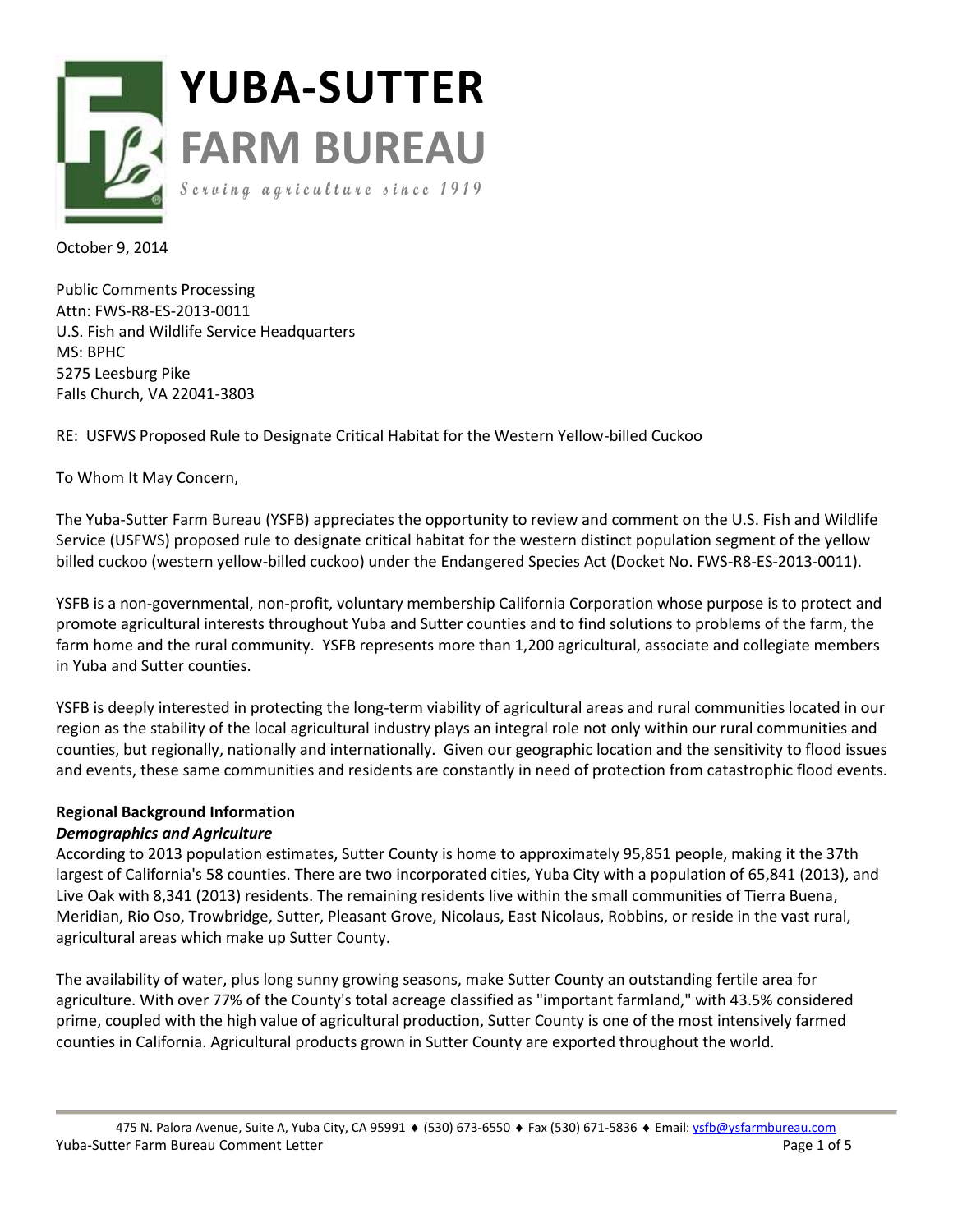According to the 2013 Sutter County Crop Report, the gross agricultural production value totaled \$599,292,000 with rice, walnuts, dried plums (prunes), peaches (processing), nursery products, and tomatoes (processing) as the leading agricultural commodities. Strong demand also drove returns up for almonds, corn (field), and sunflower seed, exceeding \$15 million each. Agriculture continues to be an integral part of Sutter County's economic base. Industries such as banking, labor, marketing, transportation, and other services directly or indirectly tied to agriculture benefited appreciably as the agricultural industry returned over \$2.44 Billion to our economy in 2013.

## *Sutter Bypass*

The Sutter Bypass was built with the purpose of providing a flood control system for the Sacramento River as part of the [Lower Sacramento Valley Flood Control System.](http://en.wikipedia.org/wiki/Flood_Control_Act_of_1928#Section_13:_Sacramento_River_flood_control) The creation and operation of this system is to protect the public from flood events. The points made below identify why a designation of critical habitat is inconsistent and contrary to the primary purpose and intent of the Sutter Bypass, and justify YSFB's request to have the Sutter Bypass Unit excluded from critical habitat designation consideration.

The comments we provide, although made specifically in reference to the regions surrounding Unit 3: CA-3 Sutter Bypass in Sutter County, California, are vital to ensuring the interests of agricultural areas and rural communities like ours are considered in your final determination. However, these same comments will have significance and relevance to neighboring units.

As we share our comments below, some of those comments will be comparing the management considerations of the proposed rule to the Final USFWS Comprehensive Conservation Plan (CCP) and Environmental Assessment for Sacramento, Delevan, Colusa, and Sutter NWRs which was completed in March, 2009. This 15 year plan identifies issues, goals, objectives, and strategies for refuge management. In 1997, the National Wildlife Refuge System [Improvement](http://www.fws.gov/refuge/sacramento/NationalWildlifeRefugeImprovementAct.html) [Act](http://www.fws.gov/refuge/sacramento/NationalWildlifeRefugeImprovementAct.html) directed USFWS to prepare a CCP for every national wildlife refuge within the Refuge System. The Service's [planning](http://www.fws.gov/policy/library/00fr33891.pdf) [policy](http://www.fws.gov/policy/library/00fr33891.pdf) and [planning](http://www.fws.gov/policy/602fw3.html) goals outline a collaborative approach involving communities, neighbors, agencies, conservation organizations, and many others. YSFB will identify our concerns in relation to sections found in the proposed rule.

### *Proposed Rule: Vegetation Density*

Multiple references are made in the proposed rule to the requirement of the density of vegetation in this Unit as important parameters of western yellow-billed cuckoo breeding and feeding habitat.

## *YSFB Concern:*

Should the density of vegetation be a priority, it will contradict the CCP management objective to prevent excessive accumulation of woody vegetation that may impact flood water conveyance capabilities.

### *Proposed Rule: Stream Flow*

References are made to the flowing rivers and streams as essential physical and biological features of western yellowbilled cuckoo.

### *YSFB Concern:*

Waterways in Unit 3 are used by USFWS for management of wetlands in order to support a diversity of migratory and resident wetland dependent wildlife species, including the western yellow-billed cuckoo. Adjacent agricultural operations are dependent on seasonal draws from waterways for irrigation purposes. Maintaining flowing rivers and streams, elevated subsurface groundwater tables and high humidity for the sole purpose of benefitting the western yellow-billed cuckoo's habitat will contradict CCP management objectives and preclude agricultural irrigation diversions.

Each year, the Department of Water Resources (DWR) is under great pressure from state and federal resource agencies and environmental non-government organizations (NGOs) to maintain flows from existing dams throughout California for a variety of aquatic species. This regulation of flows requires a constant balancing act to consider senior and junior water rights holders, municipalities, and agricultural water districts. Again, mimicking the natural hydrology to support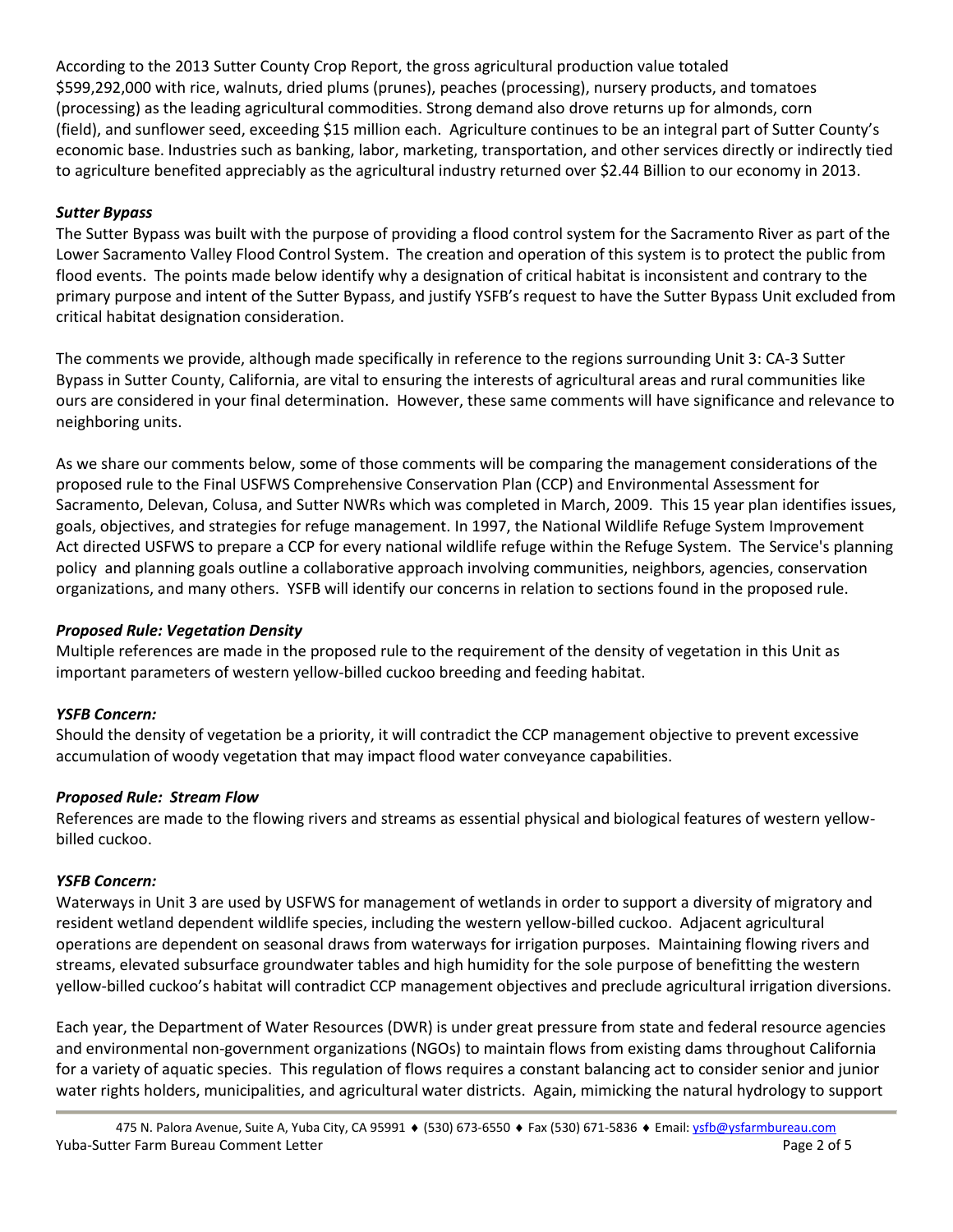habitat for the western yellow-billed cuckoo, as proposed in the rule, will compromise the ability to deliver water supplies to existing users.

## *Proposed Rule: Reduction of bank stabilization features*

USFWS identifies reducing levees and other structures to promote maturation of native riparian vegetation. To this end, the proposed rule includes management considerations to avoid clearing of channels for flood flow conveyance or plowing of floodplains.

### *YSFB Concern*

The suggestion to alter the intended purpose and maintenance capabilities of flood conveyance projects is counterproductive to regional flood management plans being developed throughout Northern California and US Army Corps of Engineers requirements of operation, and will further jeopardize public safety in these flood prone regions. A two dimensional hydraulic model of the Sutter Bypass, commissioned by the Central Valley Flood Protection Plan (CVFPP), represented the current state-of-practice for vegetation management. This model indicated that vegetation management of the Sutter National Wildlife Refuge adversely affects the movement of water flow, elevations and performance issues.

### *Proposed Rule: Special management considerations or protection*

USFWS states the proposed areas to be designated as critical habitat will require some level of management or protection, or both, to address the conservation of the species. Areas in need of management include not only currently suitable locations, but also areas that may become suitable in the future.

### *YSFB Concern:*

The impacts to areas surrounding the currently proposed areas will have multiple impacts to agriculture and flood management activities. As stated in the proposed rule, USFWS is predicting and planning for the expansion of suitable habitat. This expansion will further compound the restrictions and area of impact to farming operations and flood management.

## *Proposed Rule: Threat of loss of riparian habitat from development and extractive uses*

USFWS states that clearing of riparian habitat for agriculture, industrial and residential development, and road building and maintenance is detrimental to the species.

## *YSFB Concern:*

Per the CCP, Refuge staff will evaluate the vegetative species composition and design and develop appropriate prescriptive practices for removal in order to suppress regrowth of trees, shrubs and vines. This management strategy is essential to addressing the impedance of floodwater flows within the Sutter Bypass. Limiting these management strategies will undermine the structural integrity of the levee system within the Sutter Bypass, putting residents, communities and infrastructure at great risk.

### *Proposed Rule: Threat of reduction of prey insect abundance by the application of pesticides*

USFWS states the need to avoid the application of pesticides that have the potential to limit the abundance of insects on or in the vicinity of riparian areas.

### *YSFB Concern:*

Farming occurs within the Sutter Bypass and adjacent lands to the Bypass. The strictly enforced and regulated practice of pesticide application is critical to ensuring crop success. Farmers carefully monitor insect pest populations and apply pesticides only when necessary. Limiting or eliminating this practice of applying pesticides further jeopardizes the ability of the family farm to maintain their economic viability.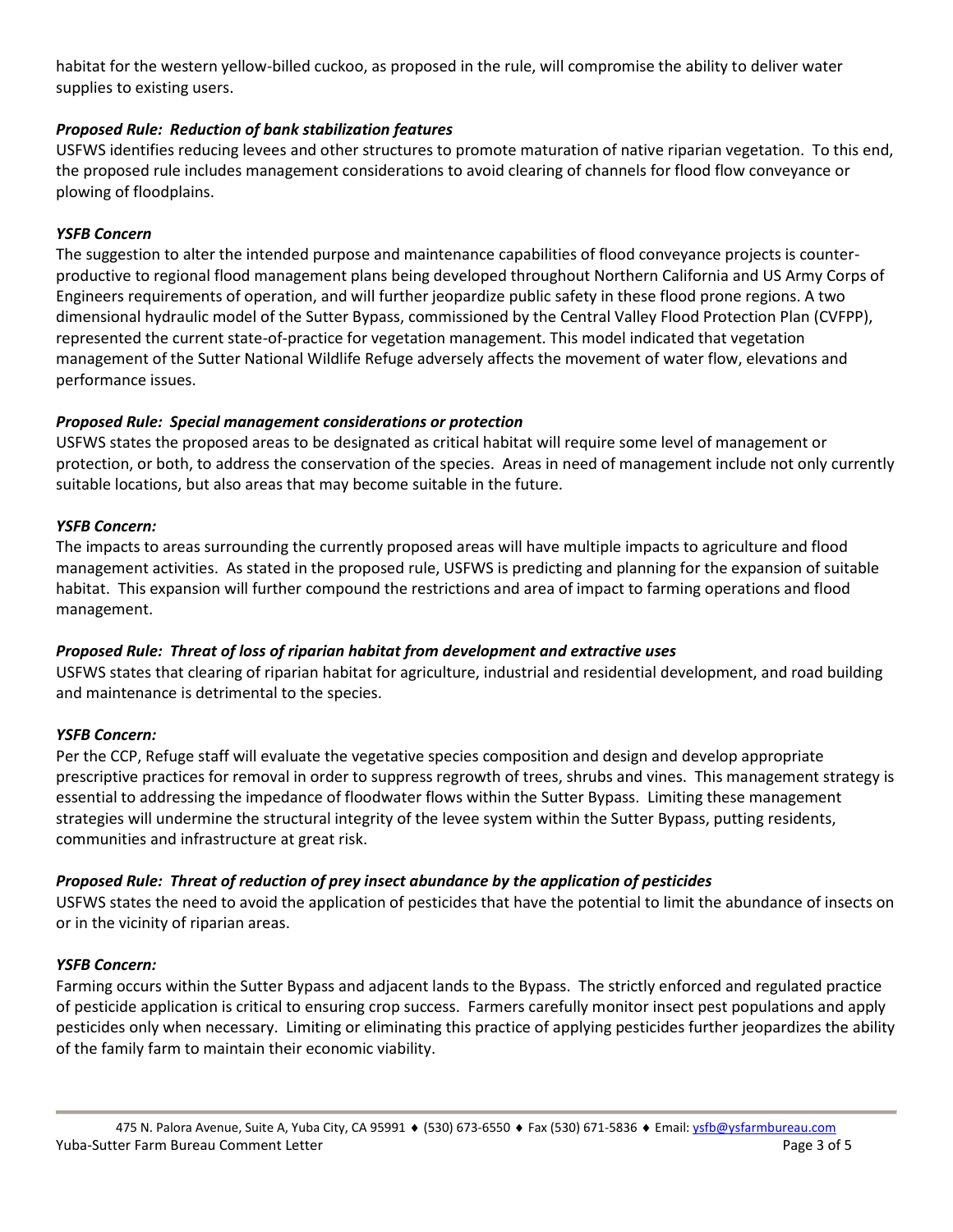## *Proposed Rule: Threat of degradation of riparian habitat as a result of expansion of nonnative vegetation*

USFWS states removal of nonnative species may be required. In addition, the management consideration includes active restoration plantings may be required to speed up the recovery process of nonnative species removal.

### *YSFB Concern:*

Active plantings have the potential of extending outward from the proposed area. That expansion will further compromise flood flow capacities and is in direct contradiction with the CCP Sutter Bypass Management Objectives. In addition, an expansion of the critical habitat area into the adjacent private farming properties within the Bypass will adversely affect those farming operations.

### **Additional YSFB Concerns:**

For reference purposes, on January 2, 1997, a catastrophic levee failure occurred on the nearby Feather River that claimed the lives of three people while inundating 25 square miles and forcing 32,000 from their homes. Agriculture in the affected area was also devastated. The necessary levee repairs that could have prevented the levee failure were delayed due to the presence of habitat for the Valley Elderberry Longhorn Beetle, a species listed per the Endangered Species Act (ESA). Despite a warning from the US Army Corps of Engineers in 1990, over six years passed before Reclamation District 784 was allowed to start the repair process, due to construction delays and hundreds of thousands of dollars in costs as a result of VELB habitat mitigation.

It is the concern of YSFB that levee repairs, improvements, and Flood Fight staging areas for the Sutter Bypass would also be affected should the area be designated as critical habitat for the western yellow-billed cuckoo. Additional permitting and mitigation that will be required should a designation occur will make timely repairs impossible and increase the costs of those repairs as a result of additional permitting. As shown in the referenced example below, as well as many other projects impacted by the ESA, costs and timelines for permitting, mitigation and projects are elevated and delayed in order to comply with additional ESA requirements. Delisting of species and critical habitat rarely occur and the impacts to public safety and elevated economic costs to such listings and designations must be considered.

## **Existing CCPs and Habitat Conservation Plans (HCPs)**

USFWS should recognize and analyze current CCPs and HCPs for their references, advanced mitigation strategies and multi-benefit projects that address the western yellow-billed cuckoo.

Sacramento, Delevan, Colusa and Sutter NWR CCP/EA DWR FESSRO Lower Feather River Corridor Management Plan Sacramento NWR CCP Yuba and Sutter County HCP/NCCP

For example, it is important to note the Sacramento, Delevan, Colusa and Sutter NWR Sutter Management Strategies 1.5.1 include:

- Working closely with Department of Water Resources (DWR), Sutter County and Central Valley Flood Protection Board on floodplain management issues;
- $\triangleright$  Working cooperatively with DWR and others to implement the "Tree Reduction Operations Plan Tract 1 Sutter National Wildlife Refuge in an effort to improve flood flows through the Northwest Grove; and
- $\triangleright$  Maintaining the forests on the east and west borrow channels as habitat for migratory birds, including western yellow-billed cuckoos, and to not allow the forests to expand to adjacent wetlands.